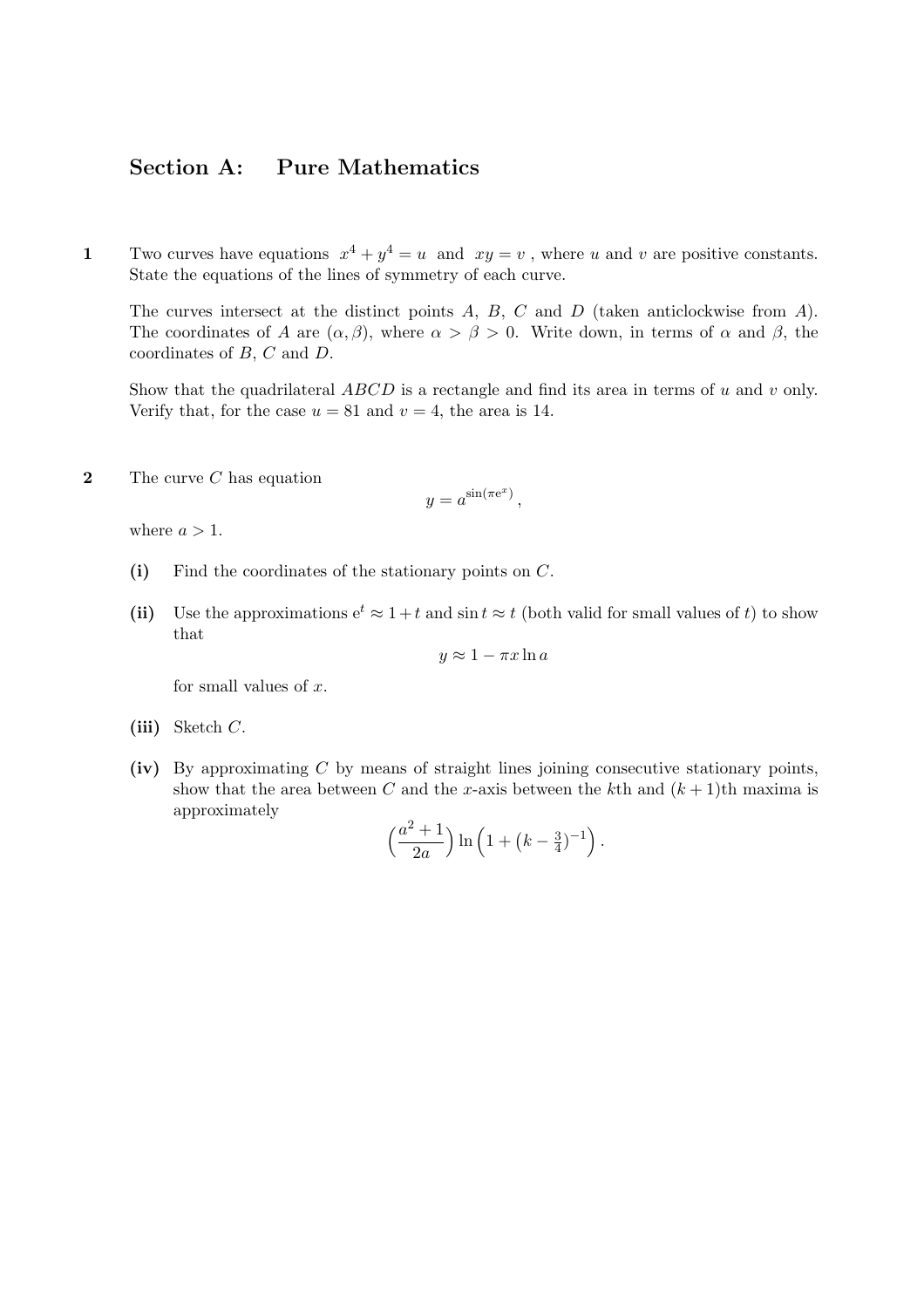3 Prove that

$$
\tan\left(\frac{1}{4}\pi - \frac{1}{2}x\right) \equiv \sec x - \tan x. \tag{*}
$$

(i) Use (\*) to find the value of  $\tan \frac{1}{8}\pi$ . Hence show that

$$
\tan \frac{11}{24}\pi = \frac{\sqrt{3} + \sqrt{2} - 1}{\sqrt{3} - \sqrt{6} + 1}.
$$

(ii) Show that

$$
\frac{\sqrt{3} + \sqrt{2} - 1}{\sqrt{3} - \sqrt{6} + 1} = 2 + \sqrt{2} + \sqrt{3} + \sqrt{6}.
$$

(iii) Use  $(*)$  to show that

$$
\tan \frac{1}{48}\pi = \sqrt{16 + 10\sqrt{2} + 8\sqrt{3} + 6\sqrt{6}} - 2 - \sqrt{2} - \sqrt{3} - \sqrt{6}.
$$

4 The polynomial p(x) is of degree 9 and  $p(x) - 1$  is exactly divisible by  $(x - 1)^5$ .

- (i) Find the value of  $p(1)$ .
- (ii) Show that  $p'(x)$  is exactly divisible by  $(x-1)^4$ .
- (iii) Given also that  $p(x) + 1$  is exactly divisible by  $(x + 1)^5$ , find  $p(x)$ .

5 Expand and simplify  $(\sqrt{x-1}+1)^2$ .

(i) Evaluate

$$
\int_{5}^{10} \frac{\sqrt{x+2\sqrt{x-1}} + \sqrt{x-2\sqrt{x-1}}}{\sqrt{x-1}} dx.
$$

(ii) Find the total area between the curve

$$
y = \frac{\sqrt{x - 2\sqrt{x - 1}}}{\sqrt{x - 1}}
$$

and the x-axis between the points  $x=\frac{5}{4}$  $\frac{5}{4}$  and  $x = 10$ .

(iii) Evaluate

$$
\int_{\frac{5}{4}}^{10} \frac{\sqrt{x+2\sqrt{x-1}} + \sqrt{x-2\sqrt{x+1}+2}}{\sqrt{x^2-1}} dx.
$$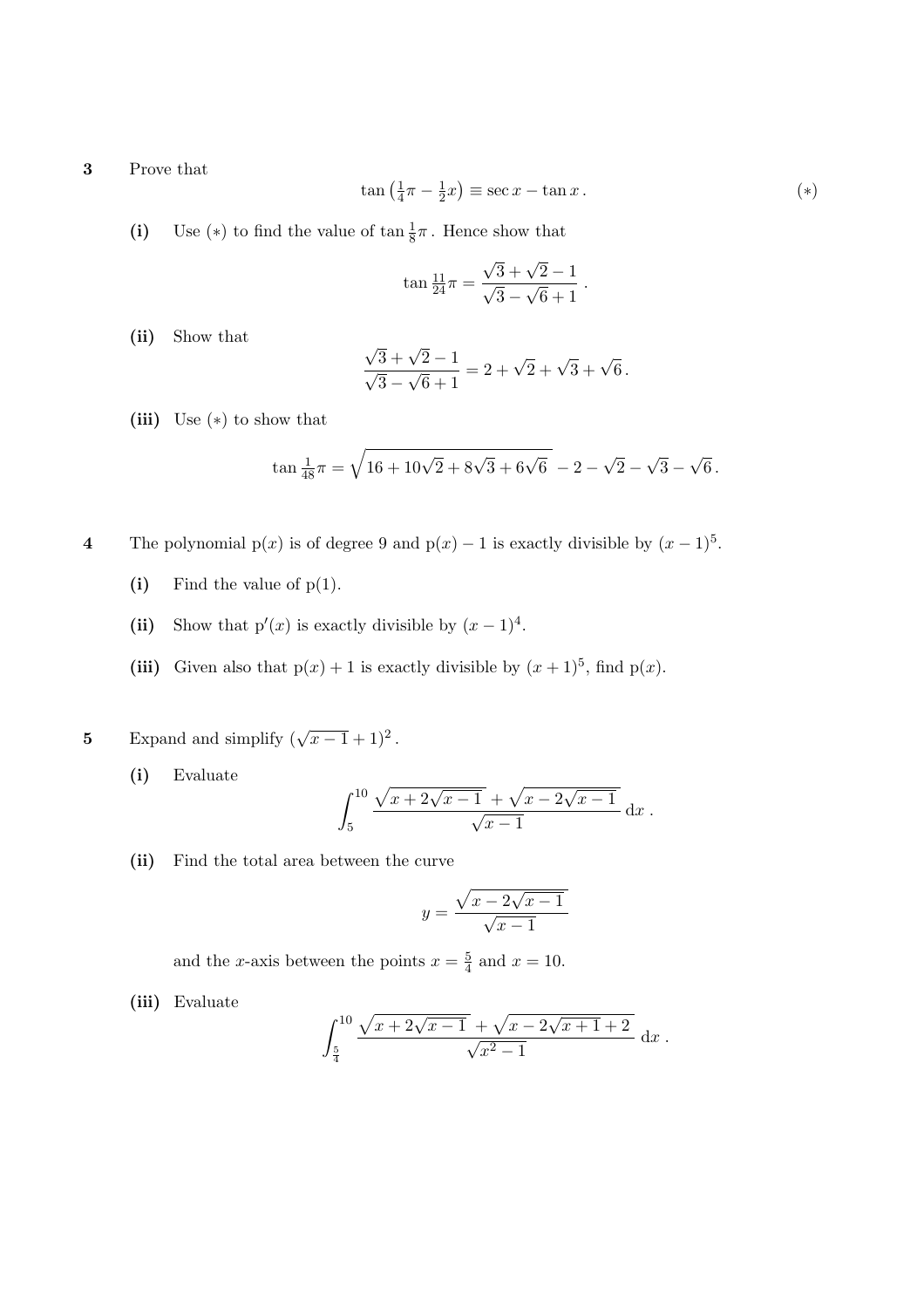6 The Fibonacci sequence  $F_1, F_2, F_3, \ldots$  is defined by  $F_1 = 1, F_2 = 1$  and

$$
F_{n+1} = F_n + F_{n-1} \qquad (n \geqslant 2).
$$

Write down the values of  $F_3, F_4, \ldots, F_{10}$ .

Let 
$$
S = \sum_{i=1}^{\infty} \frac{1}{F_i}
$$
.

- (i) Show that  $\frac{1}{1}$  $\frac{1}{F_i} > \frac{1}{2F_i}$  $\frac{1}{2F_{i-1}}$  for  $i \geqslant 4$  and deduce that  $S > 3$ . Show also that  $S < 3\frac{2}{3}$  $\frac{2}{3}$  .
- (ii) Show further that  $3.2 < S < 3.5$ .
- 7 Let  $y = (x a)^n e^{bx} \sqrt{1 + x^2}$ , where *n* and *a* are constants and *b* is a non-zero constant. Show that

$$
\frac{\mathrm{d}y}{\mathrm{d}x} = \frac{(x-a)^{n-1}e^{bx}\mathbf{q}(x)}{\sqrt{1+x^2}},
$$

where  $q(x)$  is a cubic polynomial.

Using this result, determine:

(i) 
$$
\int \frac{(x-4)^{14}e^{4x}(4x^3-1)}{\sqrt{1+x^2}} dx;
$$

(ii) 
$$
\int \frac{(x-1)^{21}e^{12x}(12x^4-x^2-11)}{\sqrt{1+x^2}} dx;
$$

(iii) 
$$
\int \frac{(x-2)^6 e^{4x}(4x^4+x^3-2)}{\sqrt{1+x^2}} dx.
$$

8 The non-collinear points A, B and C have position vectors **a**, **b** and **c**, respectively. The points  $P$  and  $Q$  have position vectors  $p$  and  $q$ , respectively, given by

$$
\mathbf{p} = \lambda \mathbf{a} + (1 - \lambda) \mathbf{b}
$$
 and  $\mathbf{q} = \mu \mathbf{a} + (1 - \mu) \mathbf{c}$ 

where  $0 < \lambda < 1$  and  $\mu > 1$ . Draw a diagram showing A, B, C, P and Q.

Given that  $CQ \times BP = AB \times AC$ , find  $\mu$  in terms of  $\lambda$ , and show that, for all values of  $\lambda$ , the the line PQ passes through the fixed point D, with position vector **d** given by  $\mathbf{d} = -\mathbf{a} + \mathbf{b} + \mathbf{c}$ . What can be said about the quadrilateral ABDC?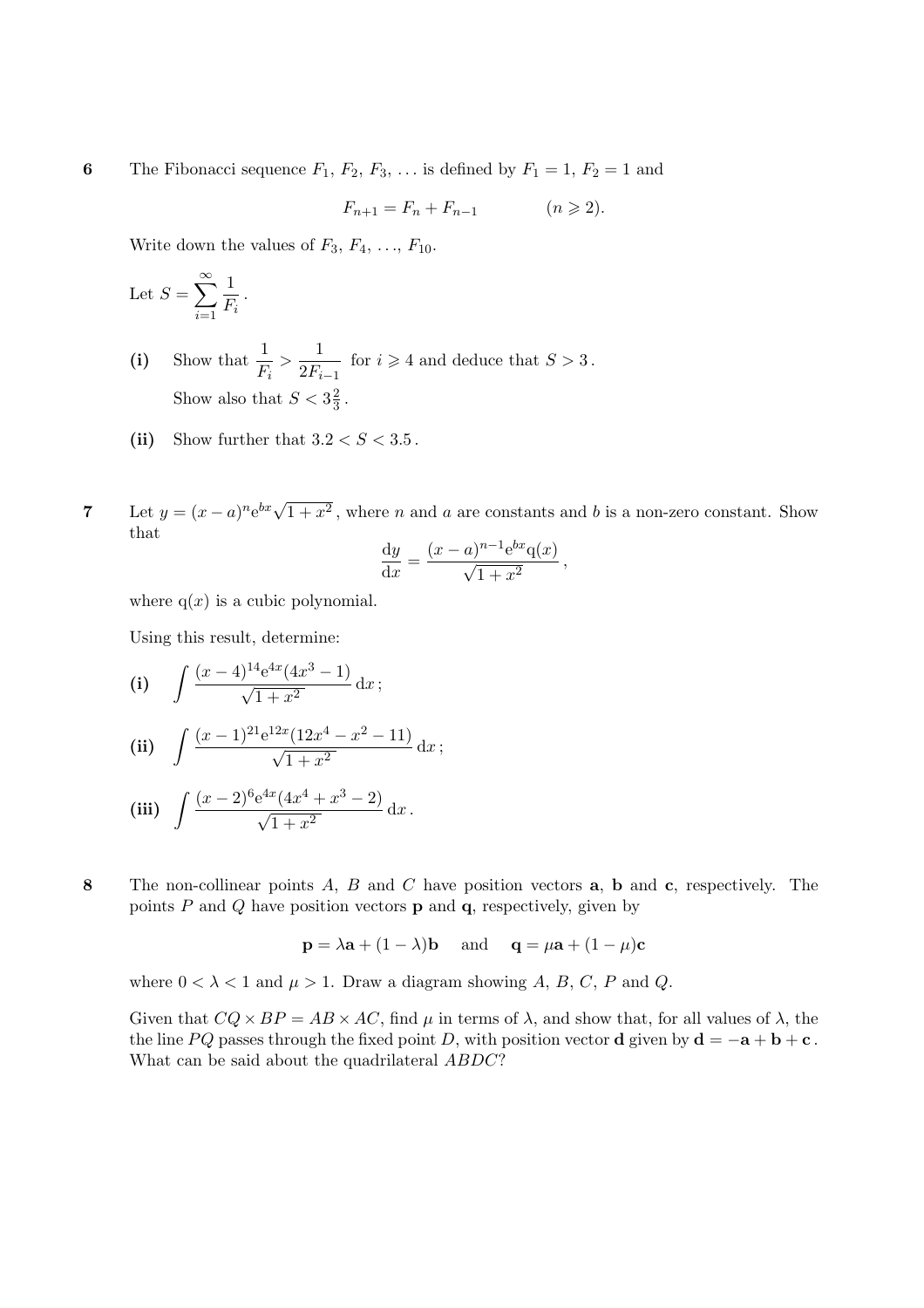## Section B: Mechanics

9 (i) A uniform lamina  $OXYZ$  is in the shape of the trapezium shown in the diagram. It is right-angled at  $O$  and  $Z$ , and  $OX$  is parallel to  $YZ$ . The lengths of the sides are given by  $OX = 9$  cm,  $XY = 41$  cm,  $YZ = 18$  cm and  $ZO = 40$  cm. Show that its centre of mass is a distance 7 cm from the edge OZ.



(ii) The diagram shows a tank with no lid made of thin sheet metal. The base OXUT, the back  $OTWZ$  and the front  $XUVY$  are rectangular, and each end is a trapezium as in part (i). The width of the tank is  $d \, \text{cm}$ .



Show that the centre of mass of the tank, when empty, is a distance

$$
\frac{3(140+11d)}{5(12+d)} \text{ cm}
$$

from the back of the tank.

The tank is then filled with a liquid. The mass per unit volume of this liquid is  $k$  times the mass per unit area of the sheet metal. In the case  $d = 20$ , find an expression for the distance of the centre of mass of the filled tank from the back of the tank.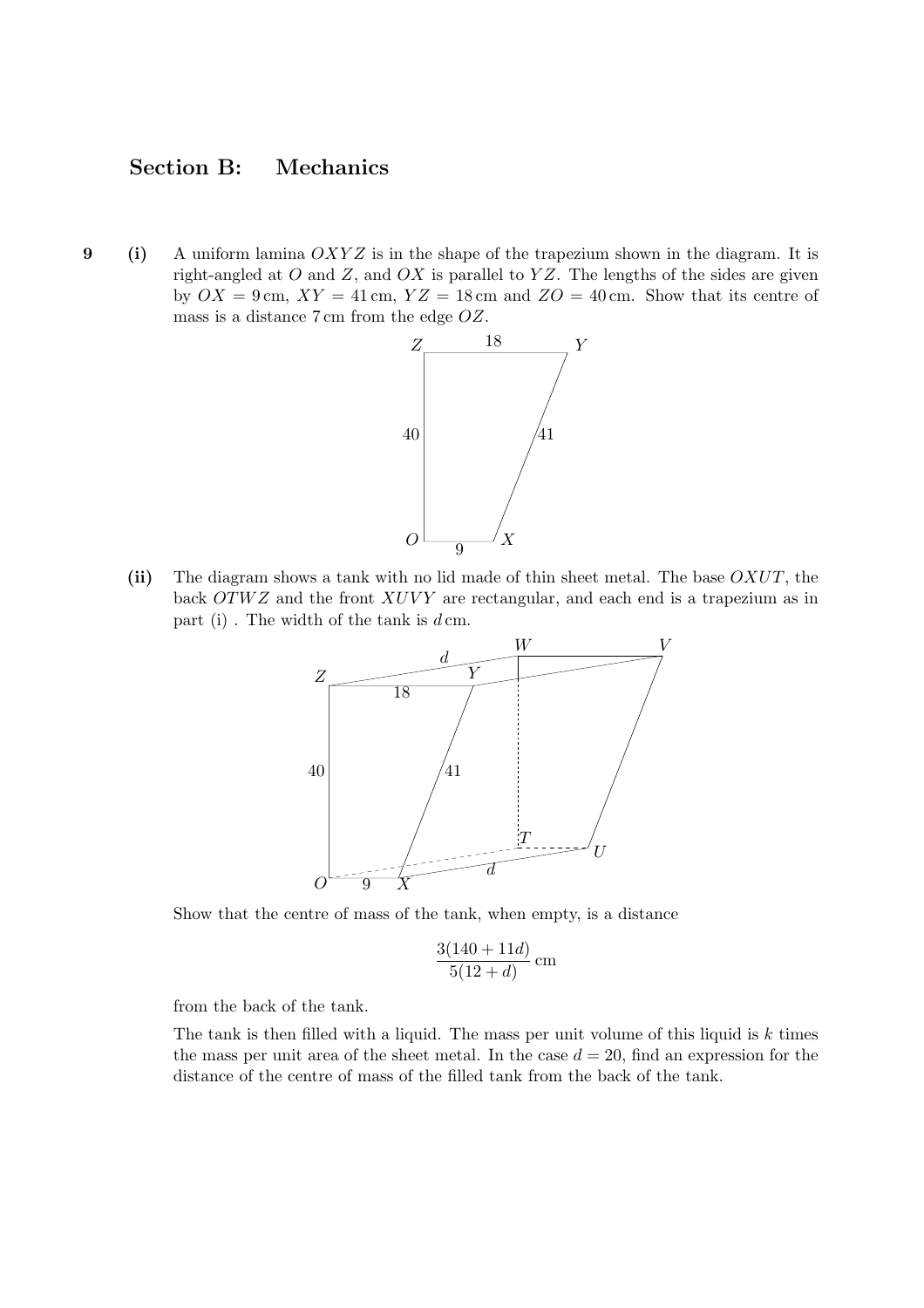

Four particles  $P_1$ ,  $P_2$ ,  $P_3$  and  $P_4$ , of masses  $m_1$ ,  $m_2$ ,  $m_3$  and  $m_4$ , respectively, are arranged on smooth horizontal axes as shown in the diagram.

Initially,  $P_2$  and  $P_3$  are stationary, and both  $P_1$  and  $P_4$  are moving towards O with speed u. Then  $P_1$  and  $P_2$  collide, at the same moment as  $P_4$  and  $P_3$  collide. Subsequently,  $P_2$  and  $P_3$ collide at  $O$ , as do  $P_1$  and  $P_4$  some time later. The coefficient of restitution between each pair of particles is  $e$ , and  $e > 0$ .

Show that initially  $P_2$  and  $P_3$  are equidistant from  $O$ .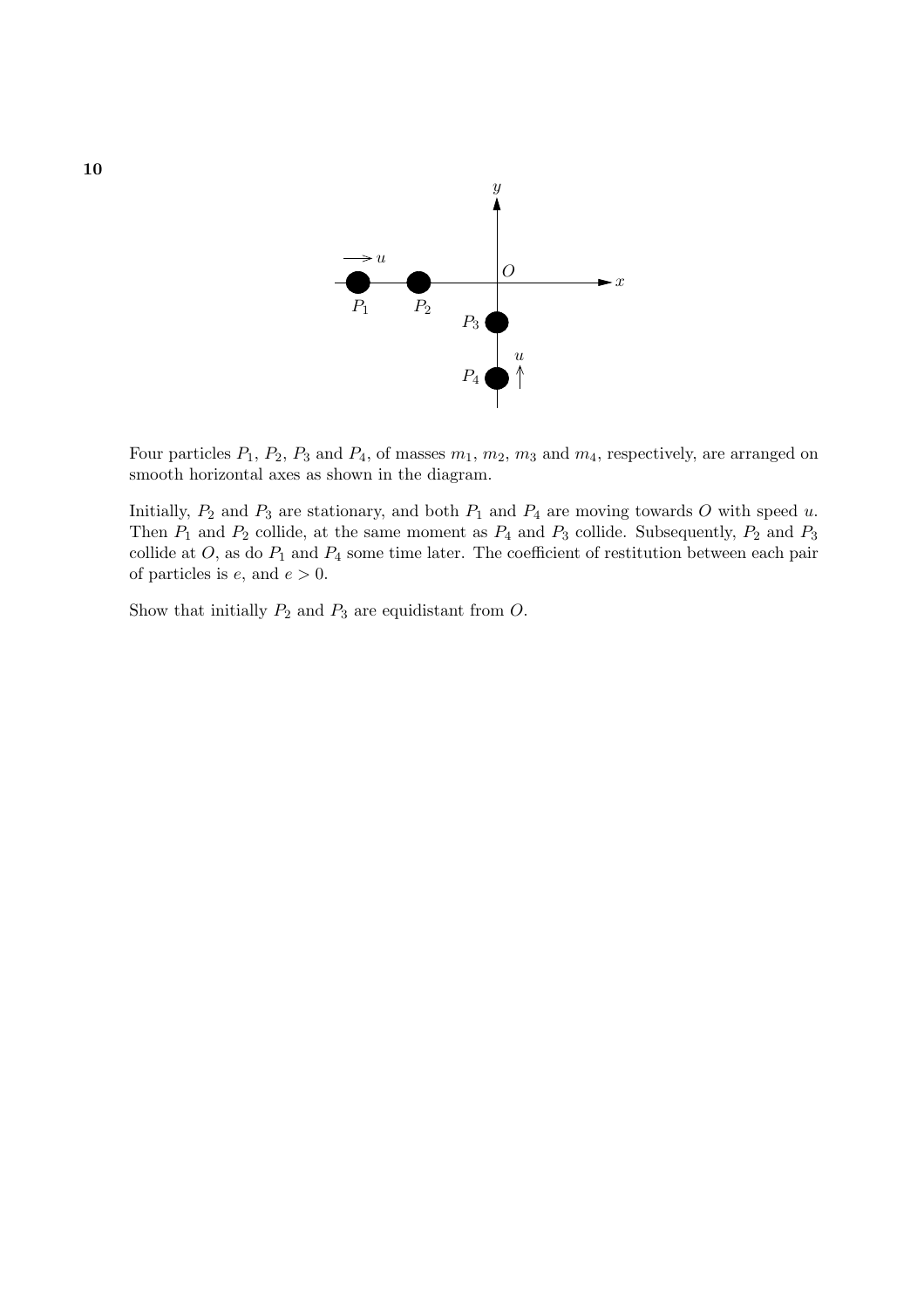11 A train consists of an engine and n trucks. It is travelling along a straight horizontal section of track. The mass of the engine and of each truck is  $M$ . The resistance to motion of the engine and of each truck is  $R$ , which is constant. The maximum power at which the engine can work is P.

Obtain an expression for the acceleration of the train when its speed is  $v$  and the engine is working at maximum power.

The train starts from rest with the engine working at maximum power. Obtain an expression for the time  $T$  taken to reach a given speed  $V$ , and show that this speed is only achievable if

$$
P > (n+1)RV.
$$

(i) In the case when  $(n+1)RV/P$  is small, use the approximation  $\ln(1-x) \approx -x - \frac{1}{2}$  $rac{1}{2}x^2$ (valid for small  $x$ ) to obtain the approximation

$$
PT \approx \frac{1}{2}(n+1)MV^2
$$

and interpret this result.

(ii) In the general case, the distance moved from rest in time  $T$  is  $X$ . Write down, with explanation, an equation relating  $P, T, X, M, V, R$  and n and hence show that

$$
X = \frac{2PT - (n+1)MV^2}{2(n+1)R}.
$$